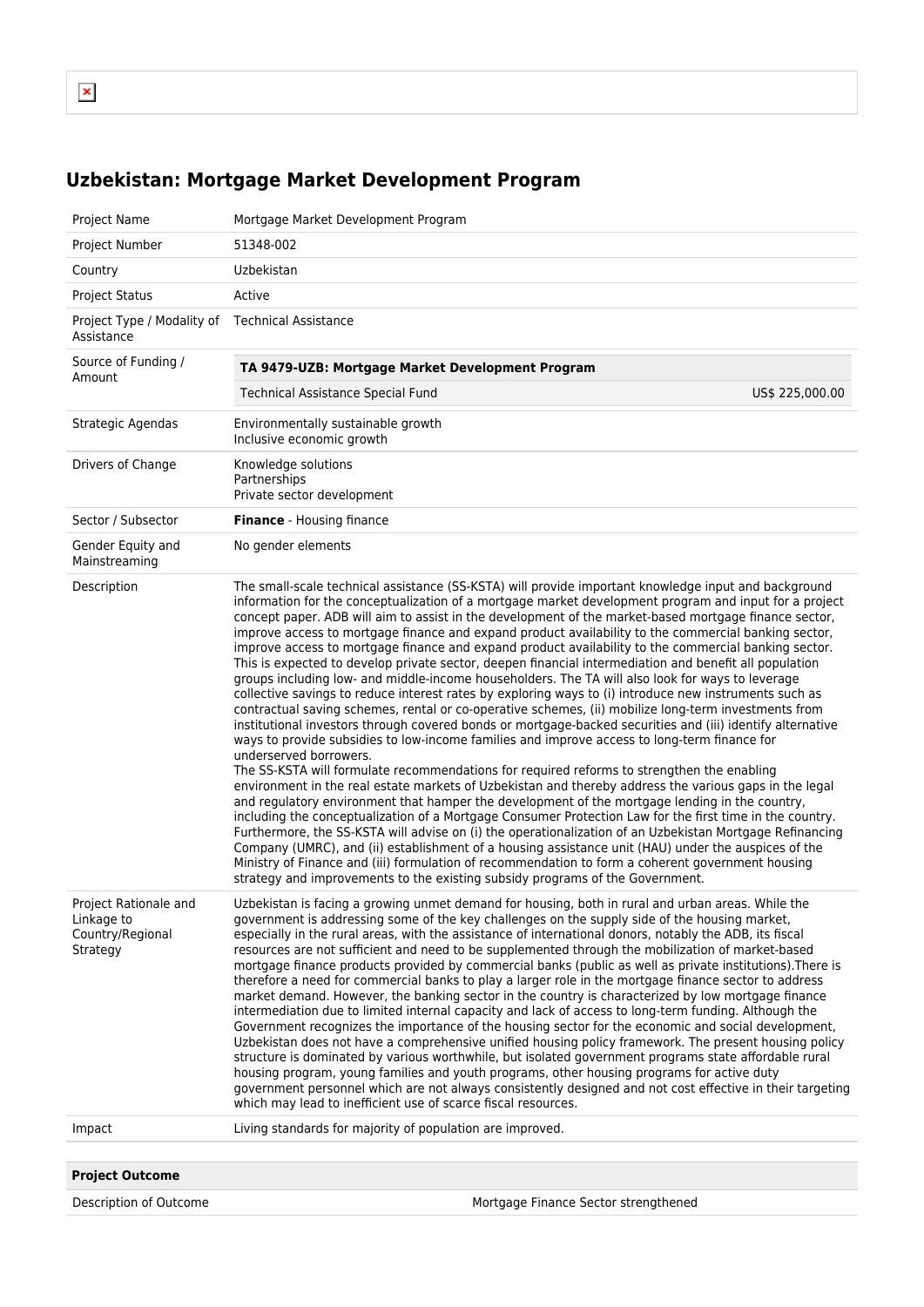| Progress Toward Outcome        |                                                                                                                                                                                                                                                                                      |                                                                               |                                                                                                                                                                                                                                 |  |  |  |
|--------------------------------|--------------------------------------------------------------------------------------------------------------------------------------------------------------------------------------------------------------------------------------------------------------------------------------|-------------------------------------------------------------------------------|---------------------------------------------------------------------------------------------------------------------------------------------------------------------------------------------------------------------------------|--|--|--|
| <b>Implementation Progress</b> |                                                                                                                                                                                                                                                                                      |                                                                               |                                                                                                                                                                                                                                 |  |  |  |
| Description of Project Outputs |                                                                                                                                                                                                                                                                                      |                                                                               | A review of the policy, regulatory, and legal framework for the<br>mortgage finance sector is carried out<br>A draft comprehensive housing sector strategy is prepared<br>Business plan for the establishment of UMRC developed |  |  |  |
|                                | Status of Implementation Progress (Outputs, Activities, and Issues)                                                                                                                                                                                                                  |                                                                               |                                                                                                                                                                                                                                 |  |  |  |
| Geographical Location          |                                                                                                                                                                                                                                                                                      |                                                                               | Nation-wide                                                                                                                                                                                                                     |  |  |  |
|                                |                                                                                                                                                                                                                                                                                      |                                                                               |                                                                                                                                                                                                                                 |  |  |  |
|                                | <b>Summary of Environmental and Social Aspects</b>                                                                                                                                                                                                                                   |                                                                               |                                                                                                                                                                                                                                 |  |  |  |
| <b>Environmental Aspects</b>   |                                                                                                                                                                                                                                                                                      |                                                                               |                                                                                                                                                                                                                                 |  |  |  |
| Involuntary Resettlement       |                                                                                                                                                                                                                                                                                      |                                                                               |                                                                                                                                                                                                                                 |  |  |  |
| Indigenous Peoples             |                                                                                                                                                                                                                                                                                      |                                                                               |                                                                                                                                                                                                                                 |  |  |  |
|                                | <b>Stakeholder Communication, Participation, and Consultation</b>                                                                                                                                                                                                                    |                                                                               |                                                                                                                                                                                                                                 |  |  |  |
| During Project Design          |                                                                                                                                                                                                                                                                                      |                                                                               |                                                                                                                                                                                                                                 |  |  |  |
| During Project Implementation  |                                                                                                                                                                                                                                                                                      |                                                                               |                                                                                                                                                                                                                                 |  |  |  |
|                                |                                                                                                                                                                                                                                                                                      |                                                                               |                                                                                                                                                                                                                                 |  |  |  |
| <b>Business Opportunities</b>  |                                                                                                                                                                                                                                                                                      |                                                                               |                                                                                                                                                                                                                                 |  |  |  |
|                                | Consulting Services ADB will recruit a consulting firm or individual staff consultants to provide 5.5 person-months of international<br>and 4 person-months of national consulting services. Consultants will be recruited, using the consultants'<br>qualification selection (CQS). |                                                                               |                                                                                                                                                                                                                                 |  |  |  |
| Procurement                    | All TA financed Goods and training and workshops shall be procured in accordance with ADB Procurement Policy<br>(2017, as amended from time to time) and the associated PAIs/TA Staff Instructions.                                                                                  |                                                                               |                                                                                                                                                                                                                                 |  |  |  |
| Responsible ADB Officer        |                                                                                                                                                                                                                                                                                      | Marro, Peter                                                                  |                                                                                                                                                                                                                                 |  |  |  |
| Responsible ADB Department     |                                                                                                                                                                                                                                                                                      | Central and West Asia Department                                              |                                                                                                                                                                                                                                 |  |  |  |
| Responsible ADB Division       |                                                                                                                                                                                                                                                                                      | Public Management, Financial Sector and Trade Division, CWRD                  |                                                                                                                                                                                                                                 |  |  |  |
| <b>Executing Agencies</b>      |                                                                                                                                                                                                                                                                                      | Asian Development Bank<br>6 ADB Avenue,<br>Mandaluyong City 1550, Philippines |                                                                                                                                                                                                                                 |  |  |  |
| <b>Timetable</b>               |                                                                                                                                                                                                                                                                                      |                                                                               |                                                                                                                                                                                                                                 |  |  |  |
| Concept Clearance              |                                                                                                                                                                                                                                                                                      |                                                                               | 23 Nov 2017                                                                                                                                                                                                                     |  |  |  |
| <b>Fact Finding</b>            |                                                                                                                                                                                                                                                                                      | 27 Nov 2017 to 05 Dec 2017                                                    |                                                                                                                                                                                                                                 |  |  |  |
| <b>MRM</b>                     |                                                                                                                                                                                                                                                                                      | $\blacksquare$                                                                |                                                                                                                                                                                                                                 |  |  |  |
| Approval                       |                                                                                                                                                                                                                                                                                      |                                                                               | 19 Dec 2017                                                                                                                                                                                                                     |  |  |  |
| <b>Last Review Mission</b>     |                                                                                                                                                                                                                                                                                      |                                                                               |                                                                                                                                                                                                                                 |  |  |  |
| Last PDS Update                |                                                                                                                                                                                                                                                                                      |                                                                               | 19 Jan 2018                                                                                                                                                                                                                     |  |  |  |
|                                |                                                                                                                                                                                                                                                                                      |                                                                               |                                                                                                                                                                                                                                 |  |  |  |

## **TA 9479-UZB**

| <b>Milestones</b> |                          |                         |                 |                          |               |  |
|-------------------|--------------------------|-------------------------|-----------------|--------------------------|---------------|--|
| <b>Approval</b>   | <b>Signing Date</b>      |                         | <b>Closing</b>  |                          |               |  |
|                   |                          | <b>Effectivity Date</b> | <b>Original</b> | <b>Revised</b>           | <b>Actual</b> |  |
| 19 Dec 2017       | $\overline{\phantom{a}}$ | 19 Dec 2017             | 31 Dec 2018     | $\overline{\phantom{a}}$ | ٠             |  |

| <b>Financing Plan/TA Utilization</b> |                           |          |      |                                 |      |        |            | <b>Cumulative Disbursements</b> |             |            |
|--------------------------------------|---------------------------|----------|------|---------------------------------|------|--------|------------|---------------------------------|-------------|------------|
| <b>ADB</b>                           | Cofinancing   Counterpart |          |      |                                 |      |        | Total      | Date                            |             | Amount     |
|                                      |                           | Gov      |      | Beneficiaries   Project Sponsor |      | Others |            |                                 |             |            |
| 225.000.00                           | 0.00                      | $0.00$ 1 | 0.00 |                                 | 0.00 | 0.00   | 225,000,00 |                                 | 19 Dec 2017 | 116.465.38 |